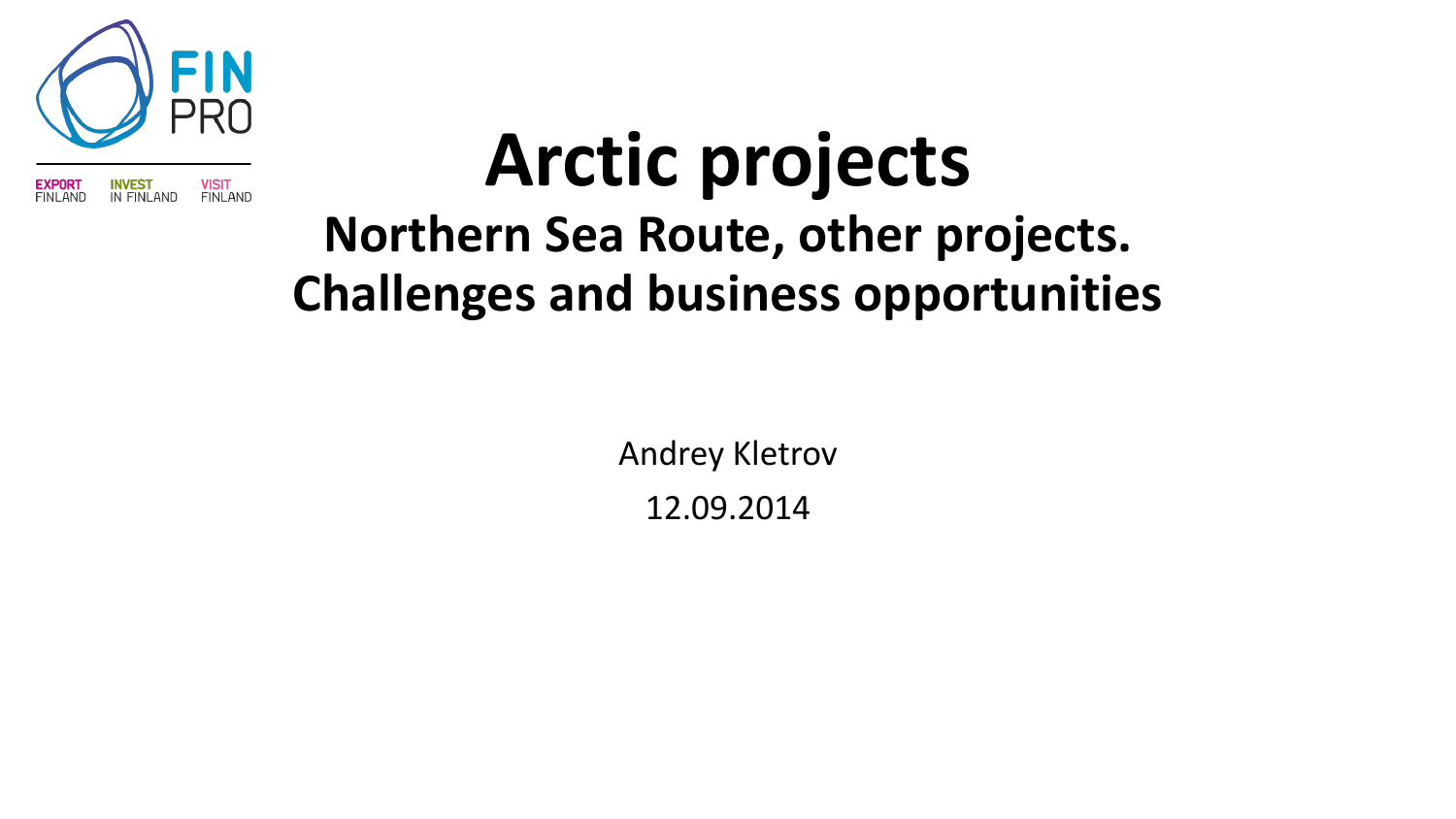

## **Proposed investments plans**

**In the period of 2014-2020, according Arctic Strategy financial plan, proposed investments are at the amount of 4,1 bln euros.**

### **Government area of responsibility:**

- support of main industries like mining, timber, metal
- developing of Federal transport infrastructure ( ice-breakers, navigation means, hydrography, search and rescue)
- development and supply of residential areas of Arctic area

### **Private investments, areas of responsibility:**

- development of supply fleet
- development of port terminals, auxiliary infrastructure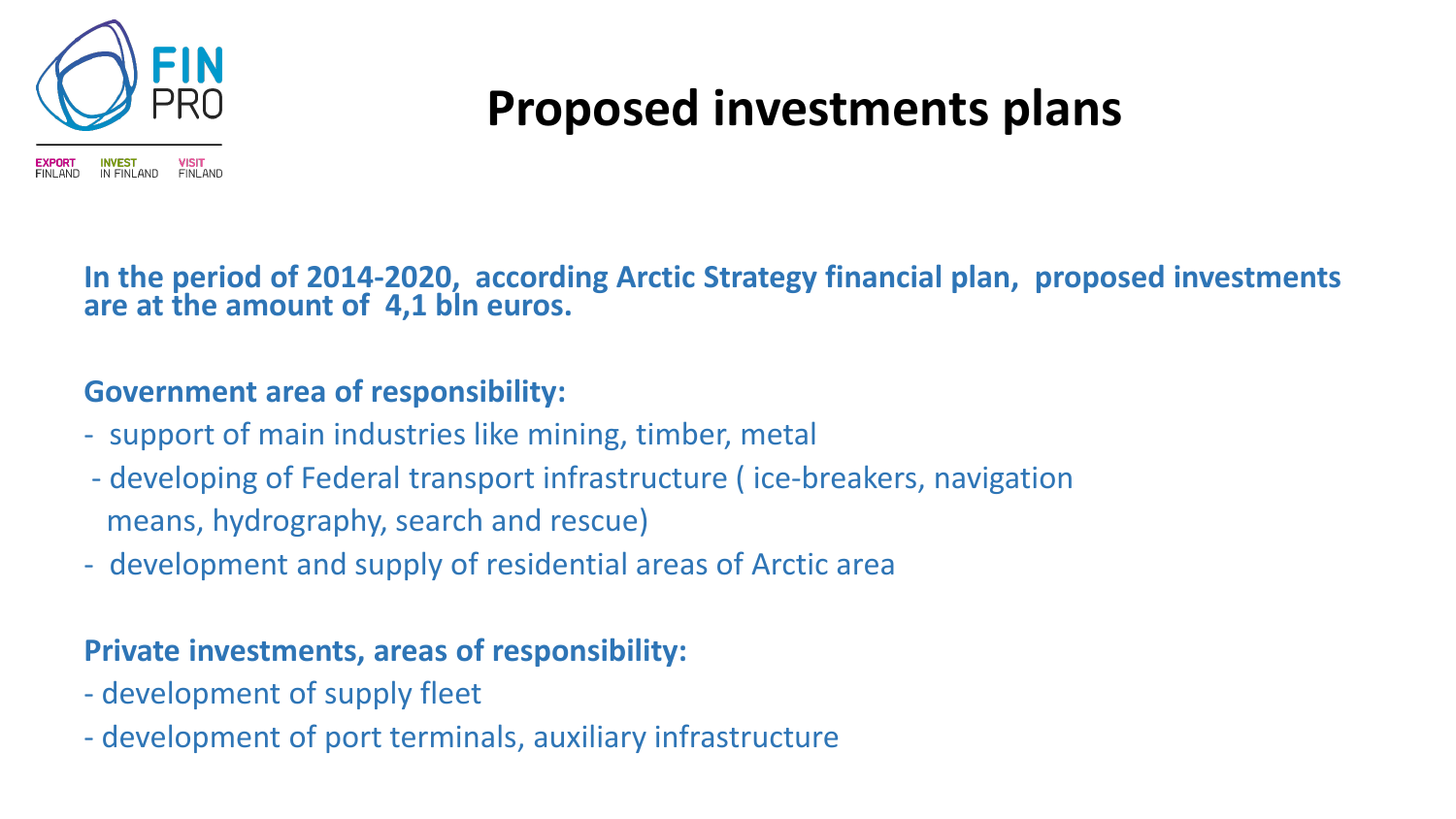

### **Murmansk as the key point for Russian Arctic projects**

### **In every possible scenario of Russian Arctic development, Murmansk remains as the logistic, handling and service center**

### **Why ?**

- 1. The only largest Arctic non-freezing port is in Murmansk
- 2. The nearest industrial base with developed infrastructure is Murmansk
- 3. The nearest source of qualified and experienced personell is Murmansk
- 4. The nearest large and developed Arctic base for foreign business is Murmansk
- 5. Nowadays Murmansk is becoming one the main Arctic logistics investments fields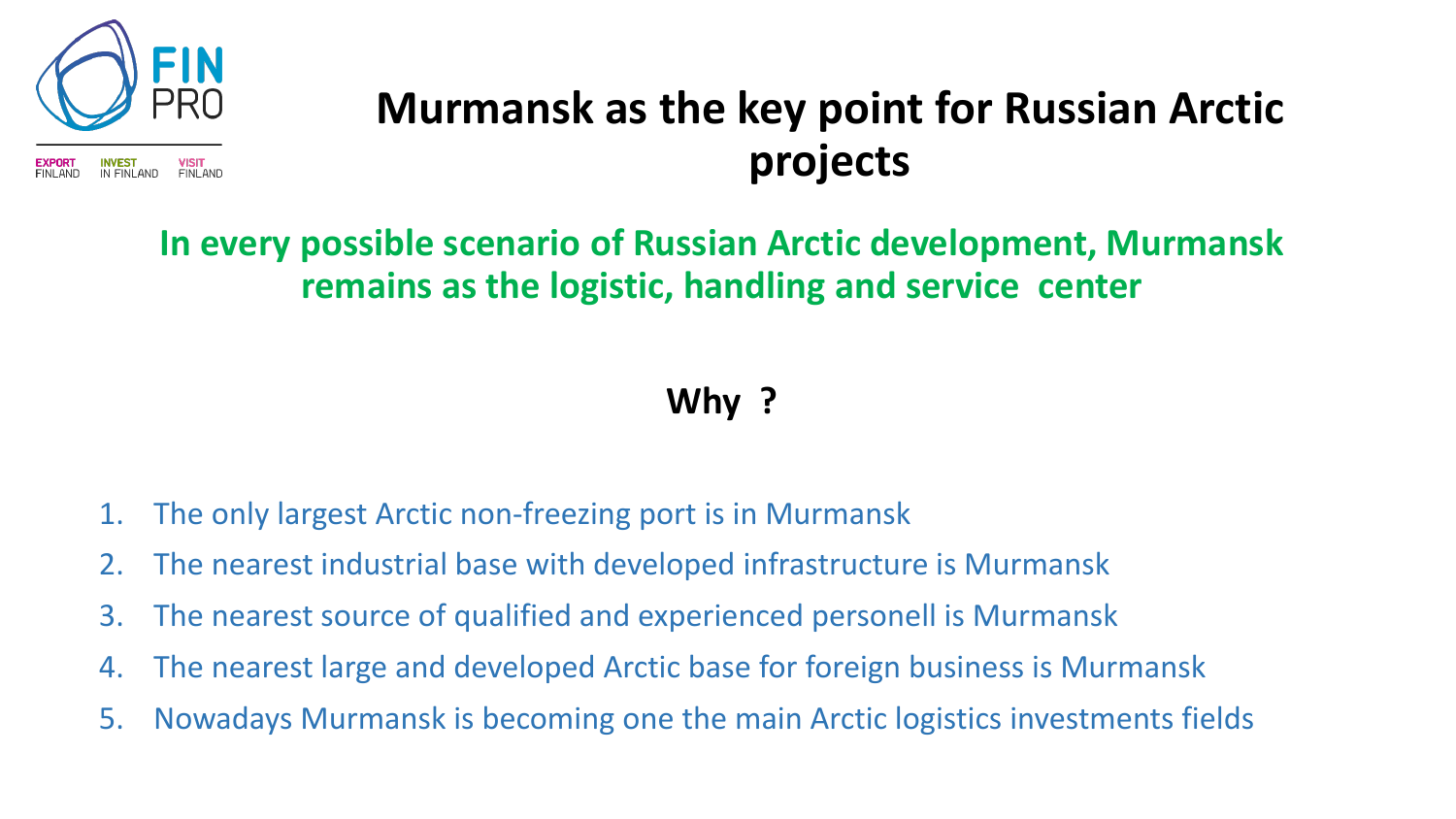

### **Northern Sea Route**



**Northern Sea Route is the major shipping line in Russian part of the Arctic and is the most important transport route for further Russian Arctic development**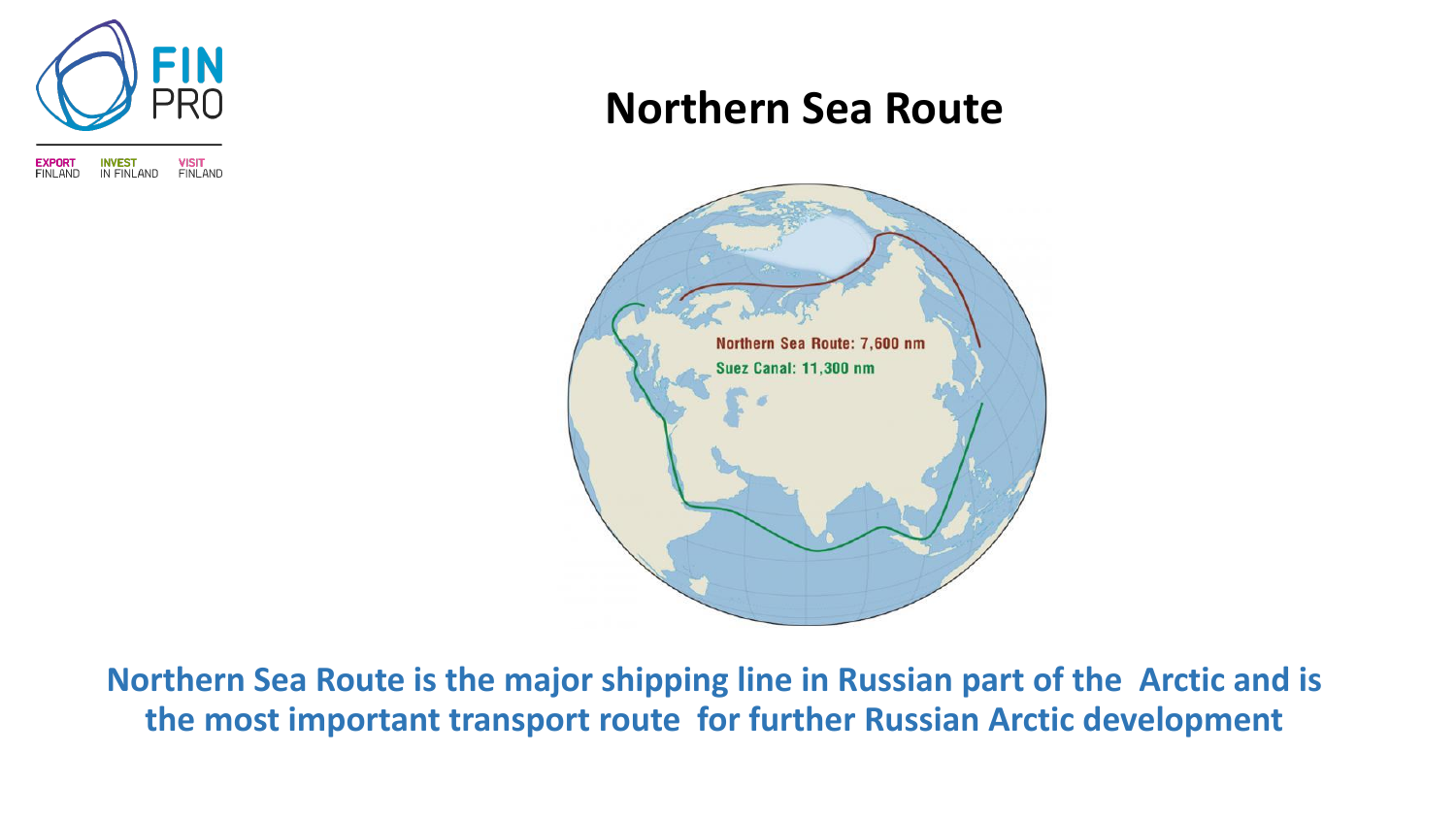

### **Northern Sea Route in comparison**

**One example:**

- **Route Kirkenes ( Norway) – Shanghai ( China) via NSR**
- **Vessel type: Panamax bulker, 75 000 dwt**
- **Time savings, one way: 21 days**
- **Cost savings: 820 th. USD**
- **Emission savings, CO2: 3980 tn**

**In average, time savings via Northern Sea Route are ca. 35 % off in comparison with Suez Canal**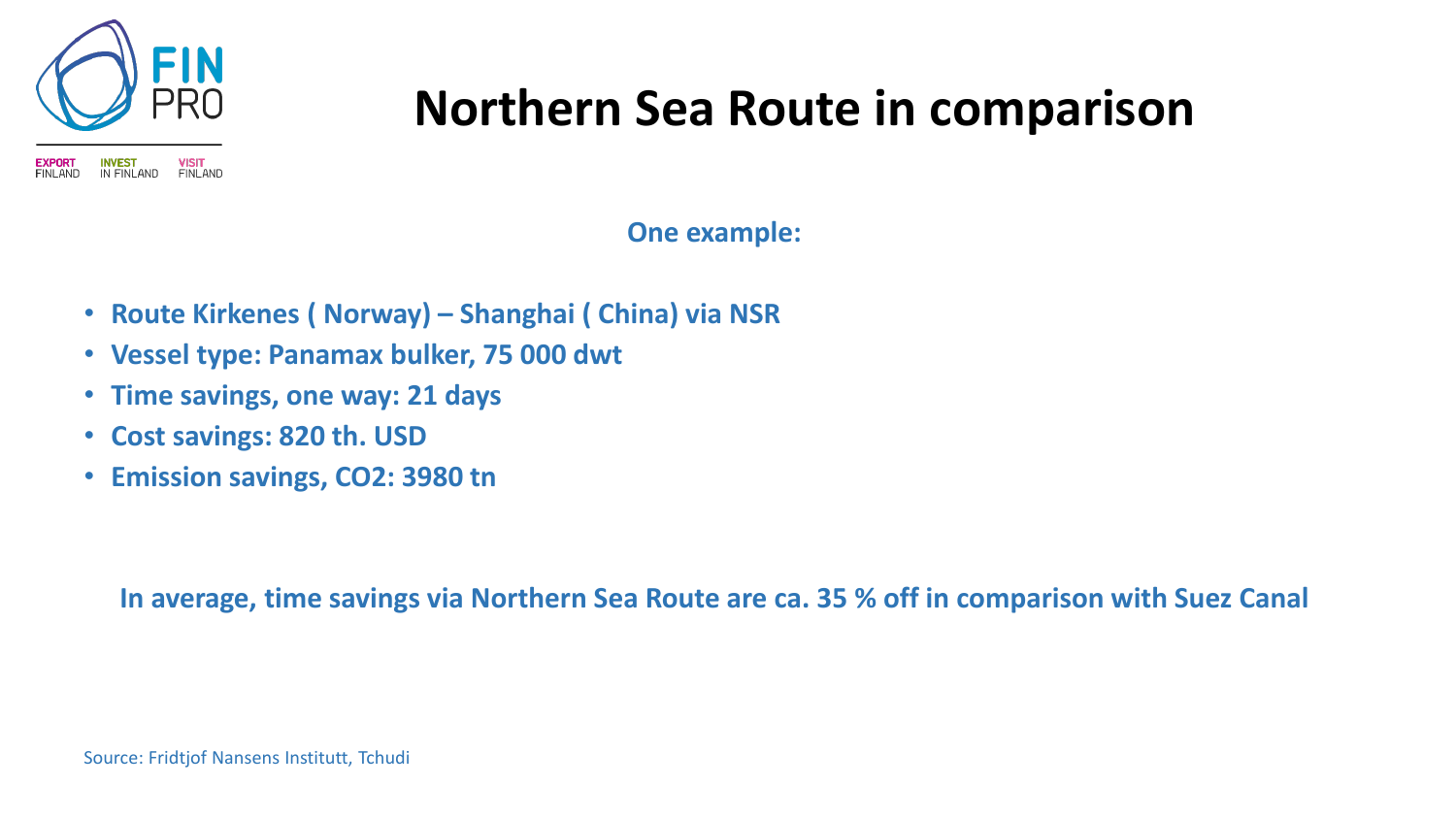

## **Fields of operations along NSR**

**Northern Sea Route, as a national transport corridor, has been used for the following industries:**

- **Oil and gas, crude oil transportation / export**
- **Equipment, machinery trasportation to Arctic industrial zones**
- **Food products, domestics supplies to residential areas**
- **Export of timber**
- **Export of mineral resources**
- **Research, scientific operations**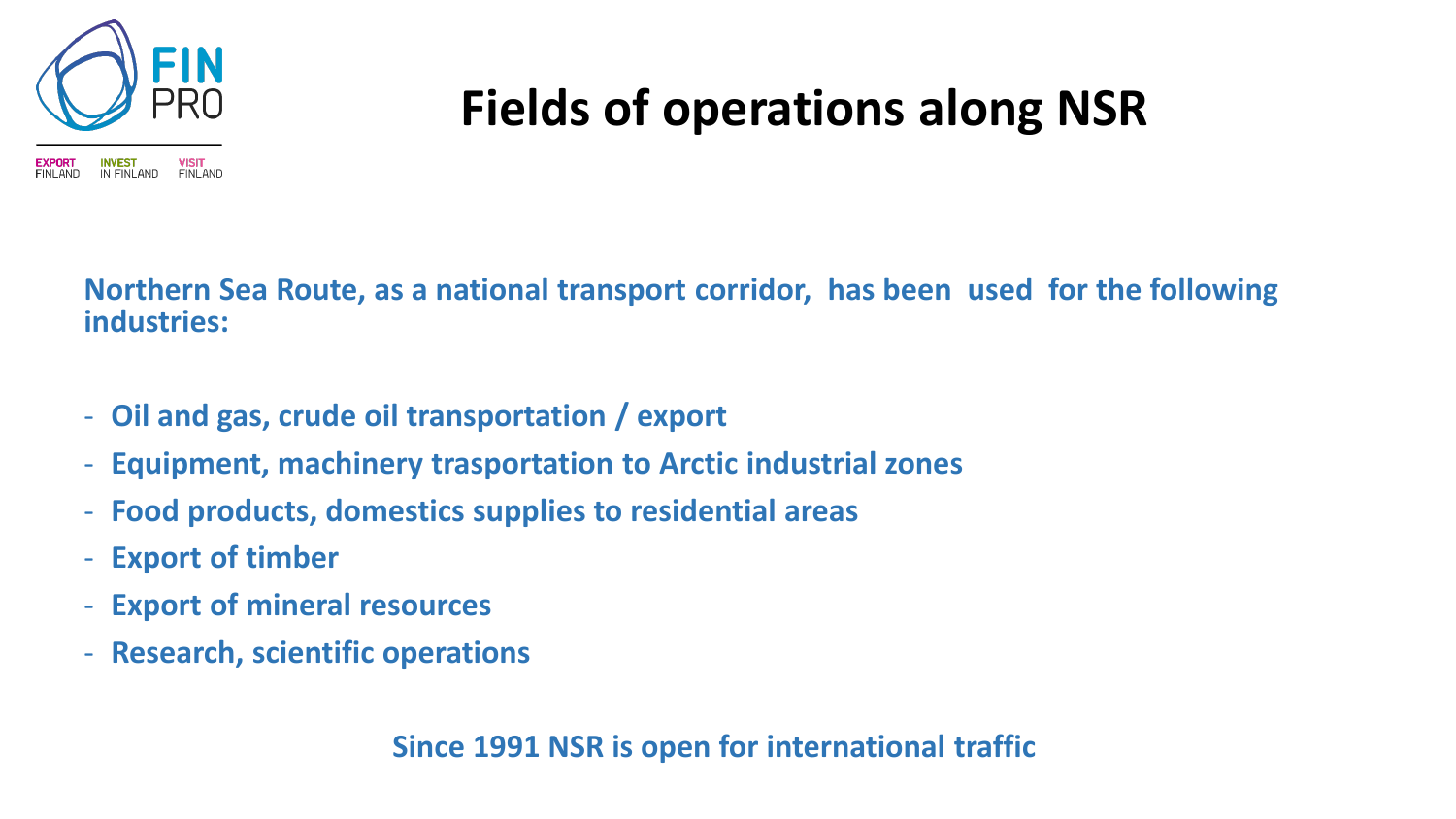

**NSR as gates for Arctic zone and Siberia**

**EXPORT INVEST VISIT FINLAND** IN FINLAND **FINLAND** 

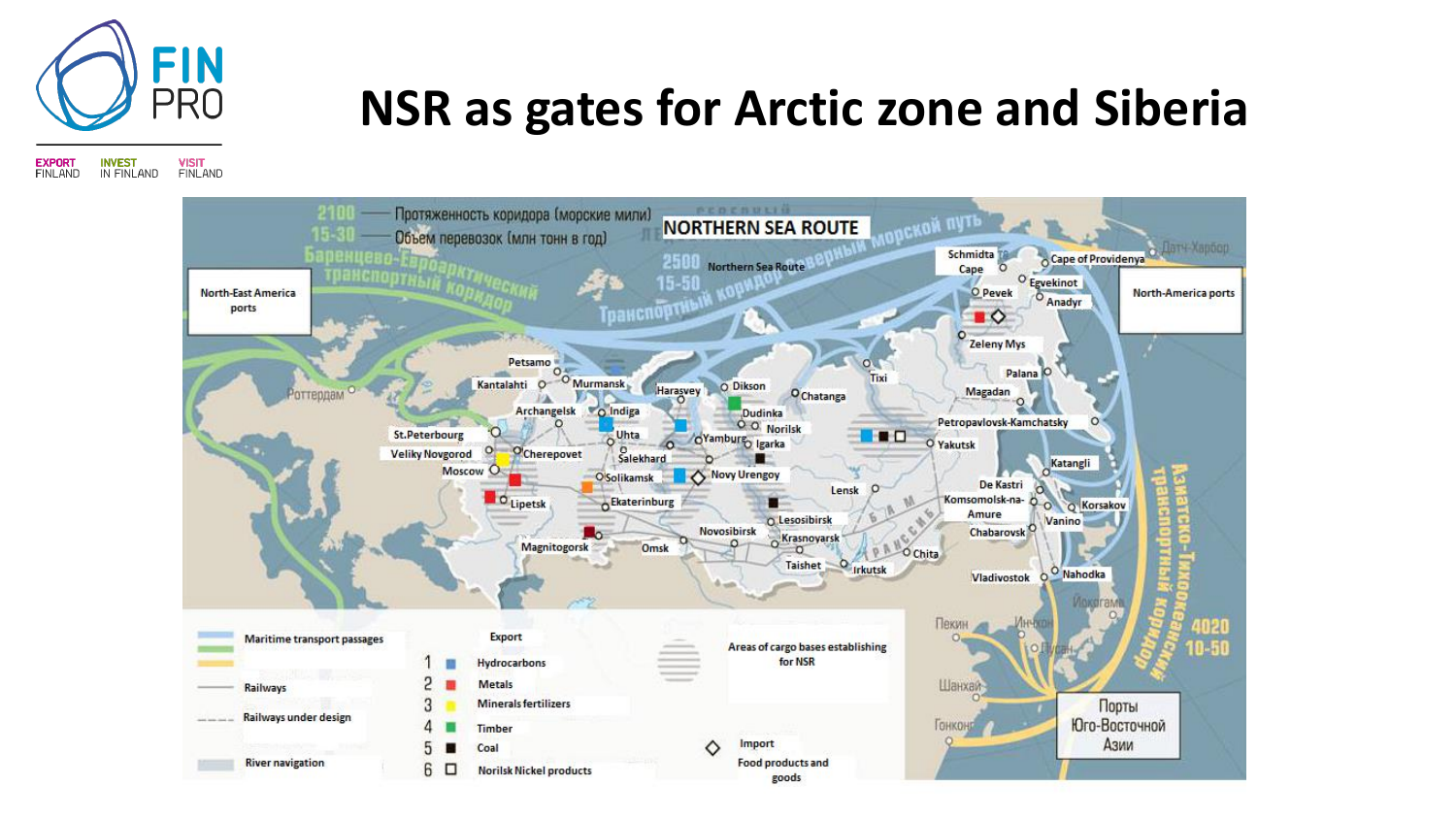

**VISIT**<br>FINLAND **EXPORT**<br>FINLAND **INVEST** IN FINLAND

### **Oil and gas as the main driver for NSR**



#### Map of hydrocarbons of coastal Arctic

#### Условные обозначения

Государствания граница Российской Федерации Граница федеральнах округов Гравные субъектов Российской Федораци Гидросеть береговая танн Желемые дороги Автомобильные леге Трубопровіси Азиннегративные завтры субъектов AREY FIELDENCE Российской Федерации

| Test<br>MOCTOPICA NAMES    | PANADIS<br>Battle's women's at |        |
|----------------------------|--------------------------------|--------|
|                            | Keyman:                        | Coaxwe |
| Hobrasse                   |                                |        |
| Нефтегазовое, типовефтикое |                                |        |
| Hobitetanesostamcamoe      |                                |        |
| Газантинские               |                                |        |
| Taxanoo                    |                                |        |
| Газовое испремышленное:    |                                |        |

TCC TSC range and the summarized entry and area иппо на 01.01.2000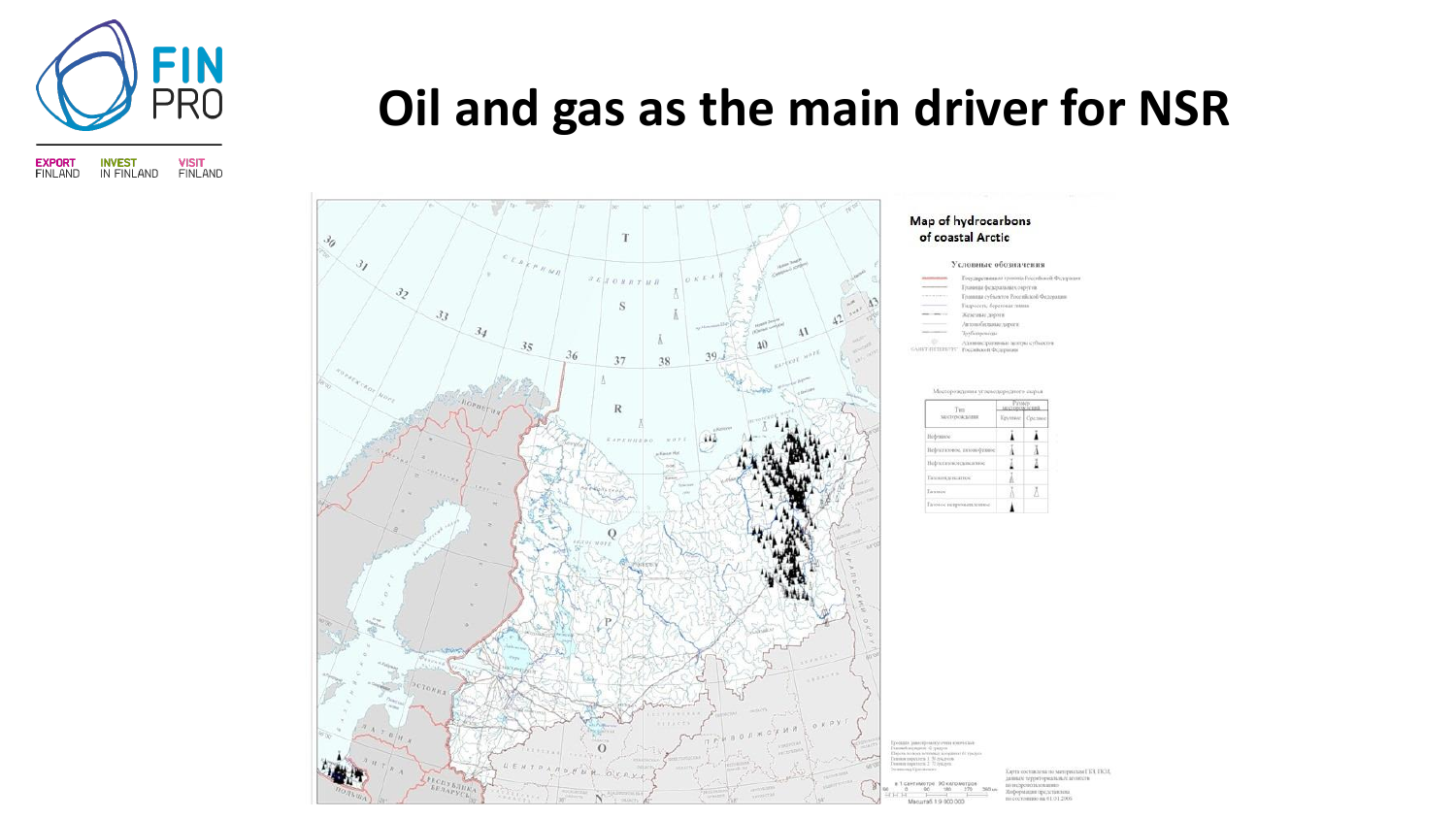

**What challenges are on the way?**

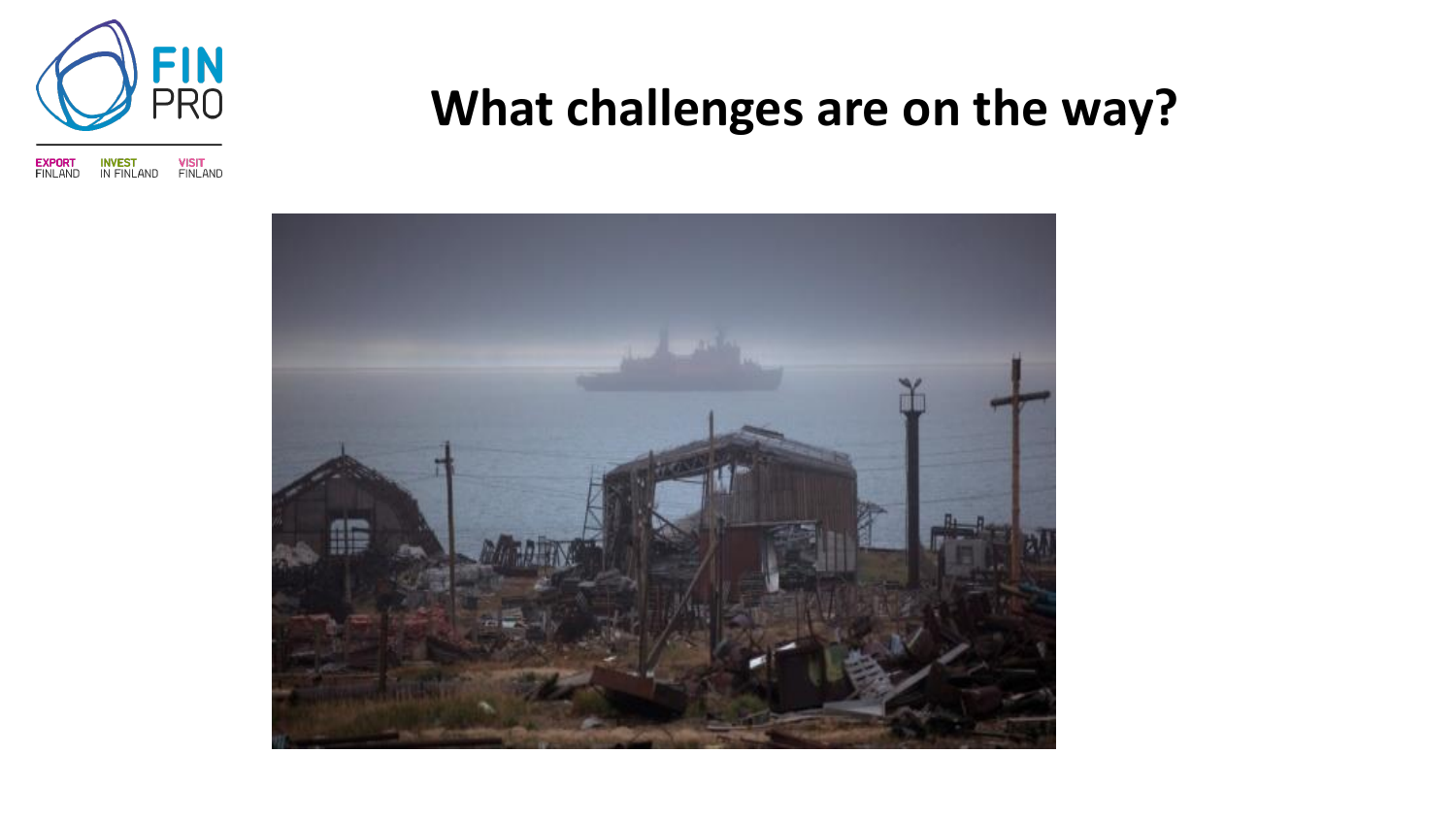

## **Challenges**

- **1. Human resources: lack of competence and knowledge**
- **2. Lack of technologies for Arctic development**
- **3. Reconstruction and modernization of existing ports**
- **4. Construction of new ports ( Sabetta is a good example, Indiga – next?)**

**5. Search and rescue centers ( modernization of existing, opening of new ones )**

**6. Navigation infrastructure, up-to-date navigation data transmitting**

**7. Data centers and telecommunication infrastructure ( fast, reliable, efficent)**

**8. Arctic ecology safety infrastructure ( oil spillages, emissions, hazardous wastes as main threats**

**9. Energy effiency ( whereas energy supply are far from suffient)**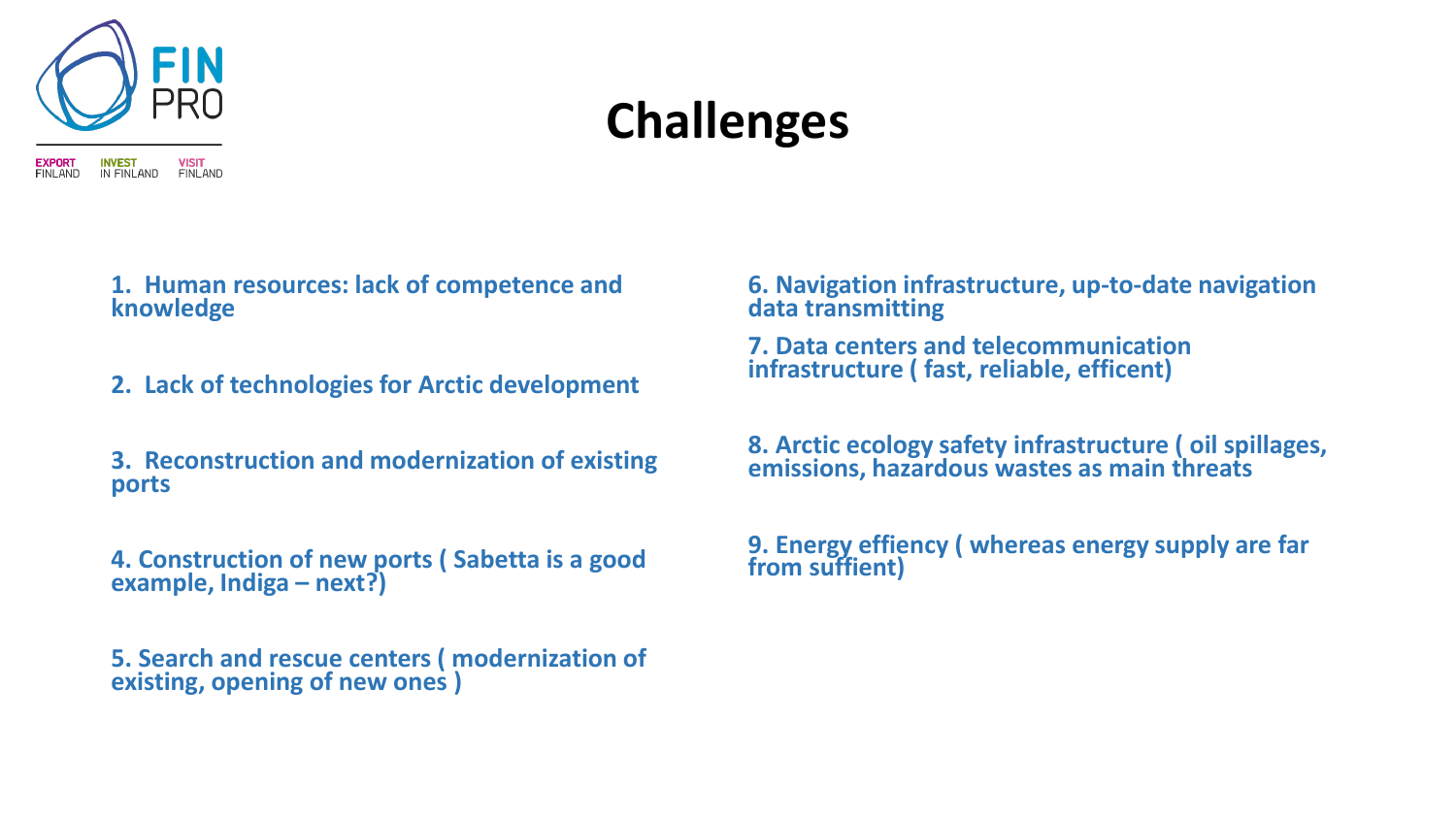

## **Development priorities**

**This is how Russia is going to develop Northern Sea Route :**

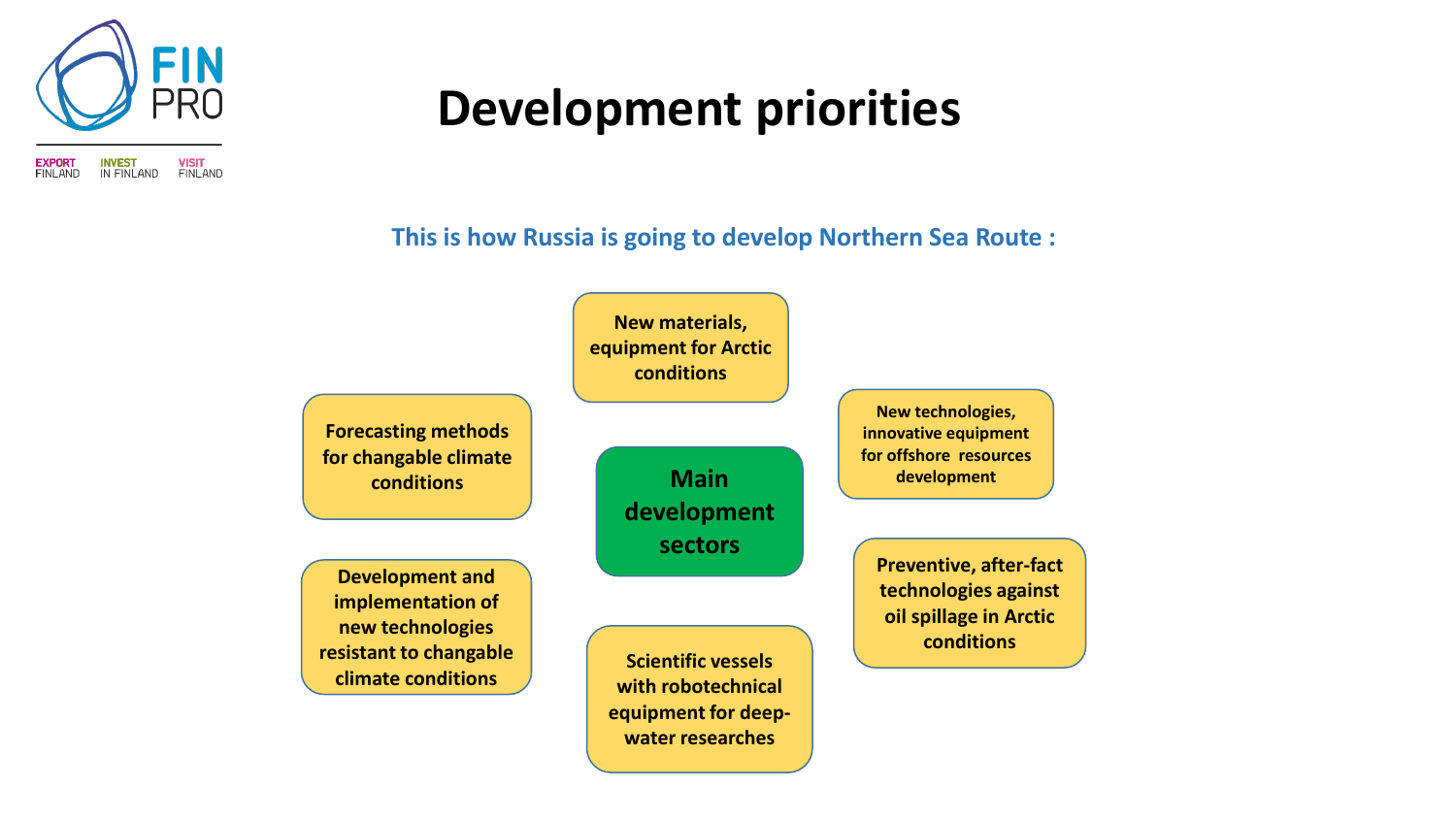

## **Arctic fleet**

**According Central Scientific , Project and Construction Institute of Marine Fleet of Russian Federation (St.Peterbourg), demand for new Arctic vessles is as follows:**

- **Coastal shipping ( cabotage):**
	- Ice-class multi-purpose vessels, deadweight of 10-25,000 t Demand: up to 10 vessels
- **Transit ( not hydrocarbons transportation):**
	- Ice-class products carrier, deadweight of 20-40,000 t Demand: up to 10 vessels
- **Hydrocarbons export:**
	- Ice-class crude oil tankers, deadweight of 80-110,000 t
	- Demand: up to 20 vessels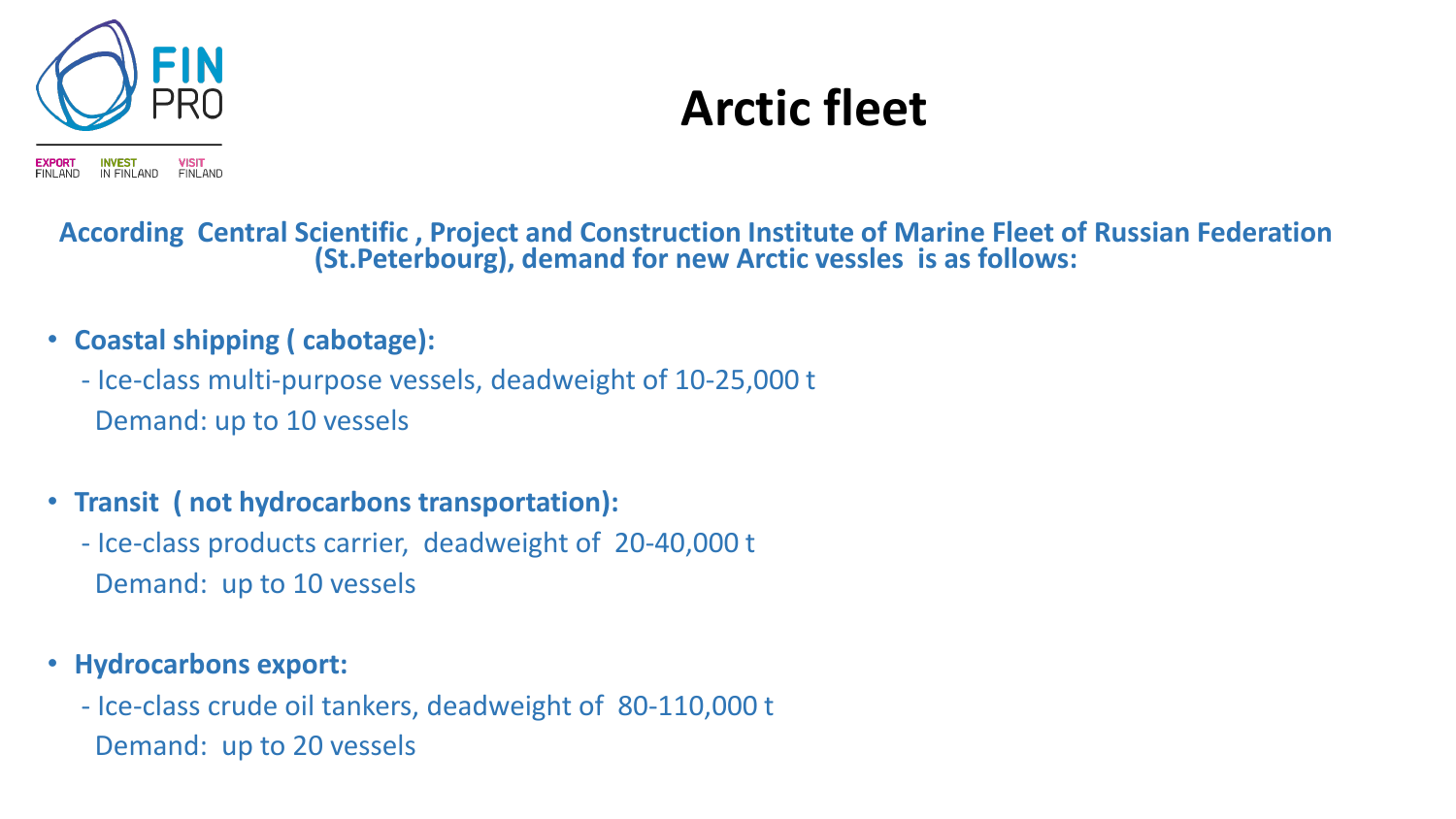

## **Arctic fleet**

- **Export of hydrocarbons :**
	- Ice-class shutlle crude oil tankers, deadweight of 40-70,000 t Demand: up to 20 vessels
	- Ice-class LNG tankers, deadweight of 80-110,000 t Demand: up to 30 vessels
- **Nuclear ice-breakers:**
	- by 2020: 3 ice-breakers
	- by 2030: 2 + 1 leading ice-breaker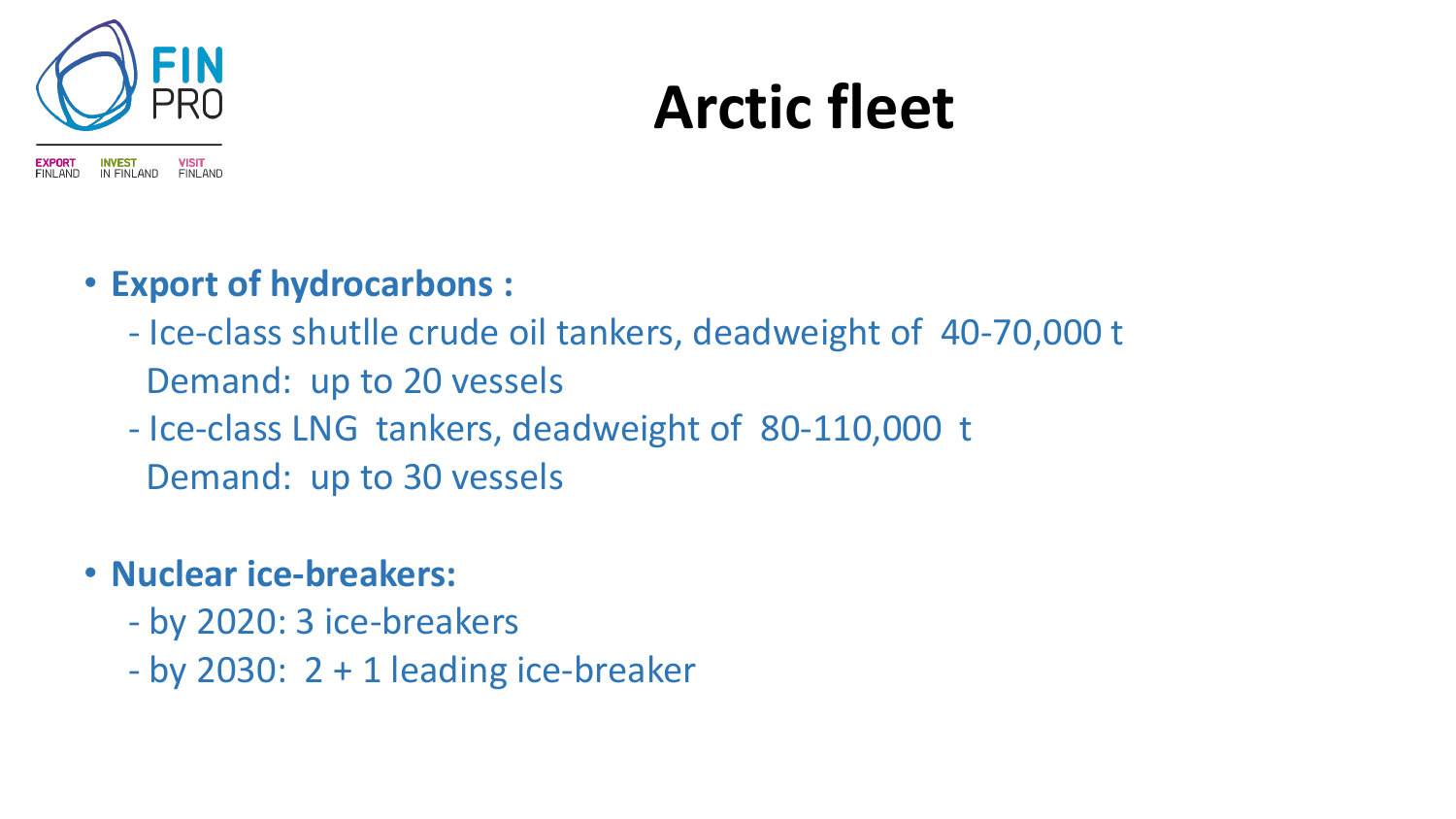

## **Murmansk transport Hub**

**In March 2014, the tender for engineering and construction of Murmansk Transport Hub is completed.**

**The tender's ask price is 43,4 bl. rub / ca. 1 bl. Euro.**

**In the frame of the project there will be new railway network construction, new and upgraded road infrastructure established.**

**Next step for Murmansk Transport Hub is construction of coal handling terminals ( 12 and 20 ml tons per year)**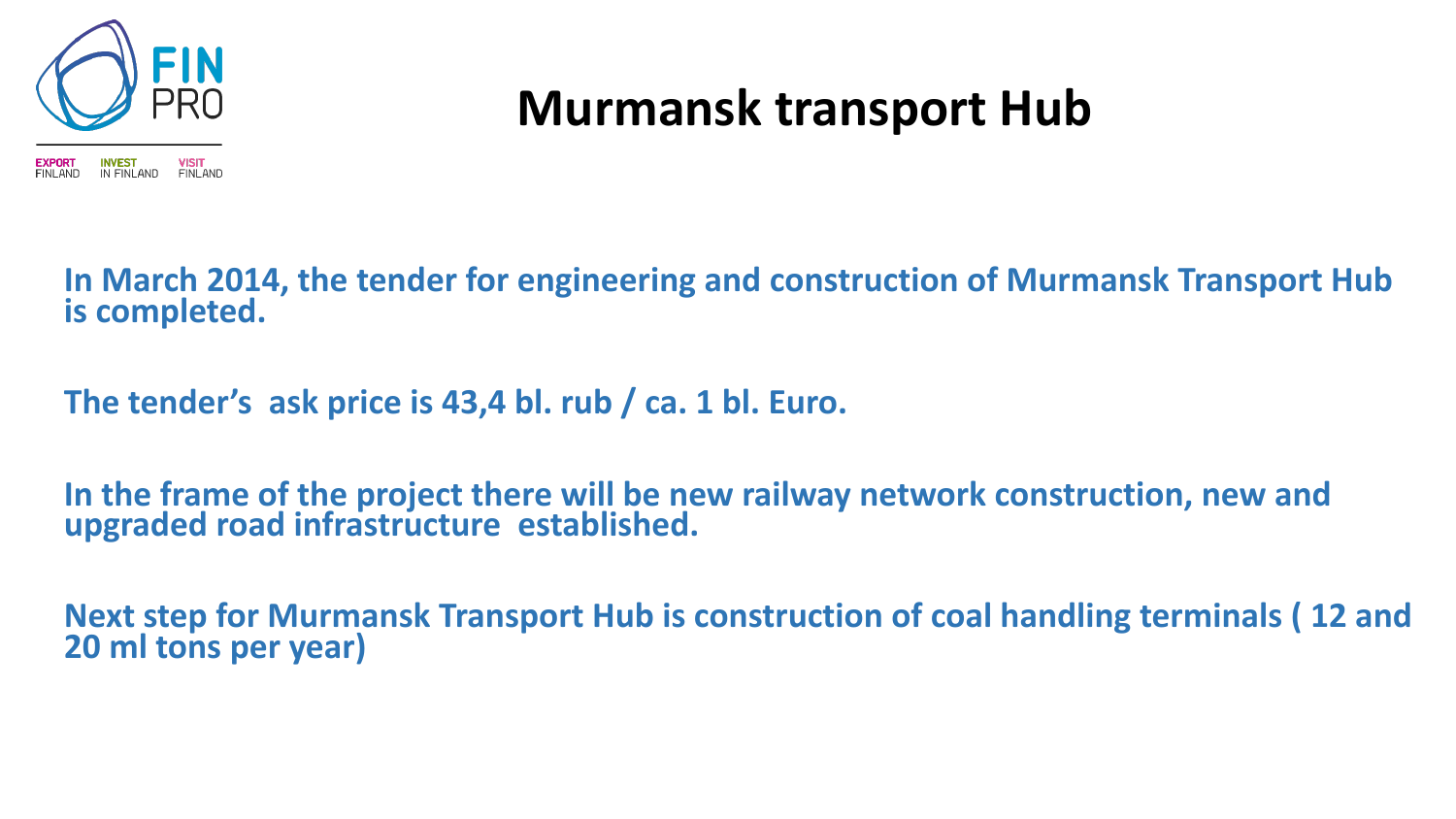

## **Rosneft in Murmansk**

### **In order to develop Arctic shelf projects, Rosneft establishes large-scale logistic and supply base in Murmansk ( Roslyakovo settlement)**

- underwater reinforcing steel elements factory
- concrete elements factory
- warestorages network
- logisitc center
- cargo handling terminals

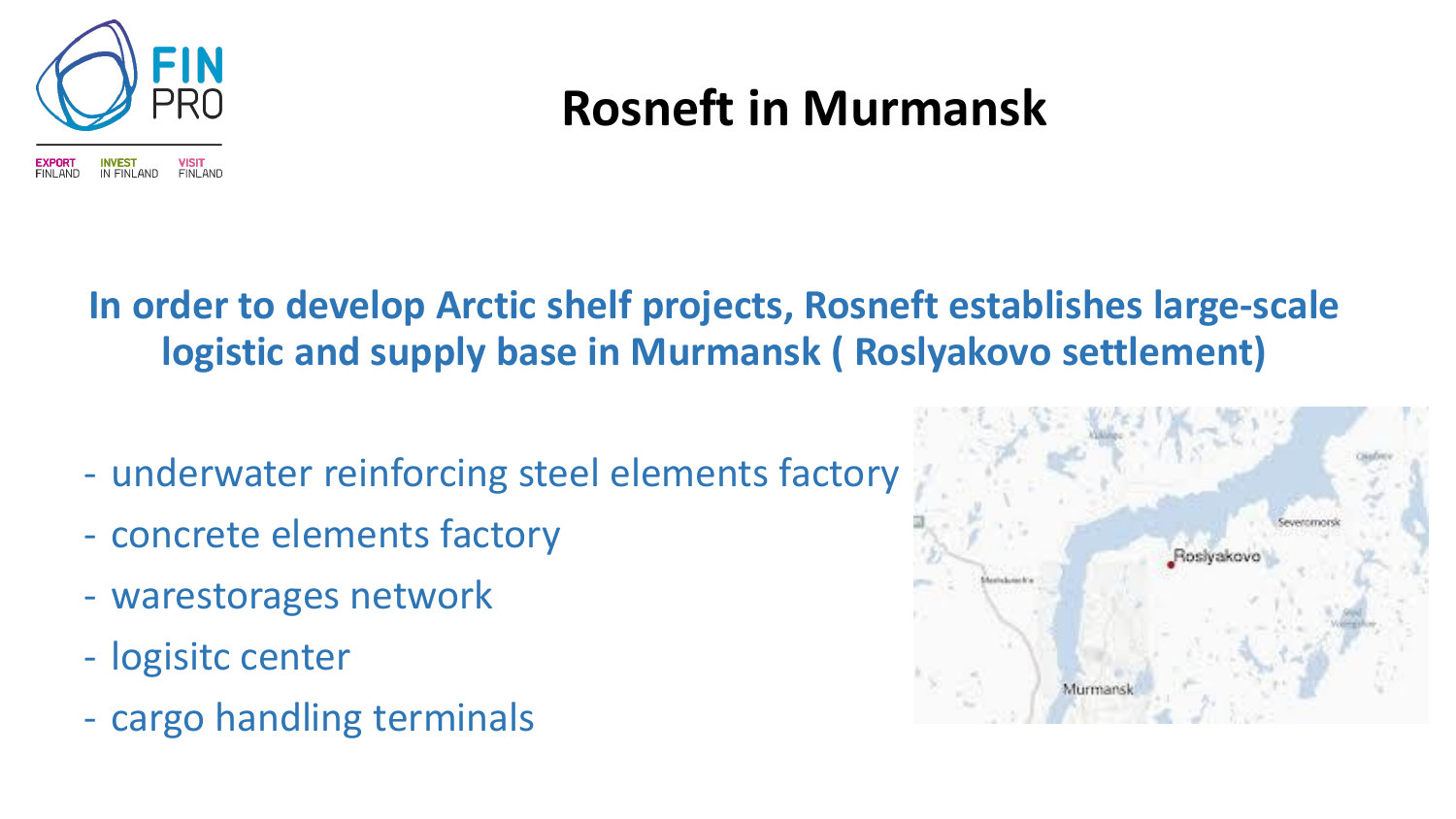

## **Recommendations**

- **Being persistent and proactive is the most efficient way to work with large Russian customers**
- **Monitoring tenders, investments plans on a constant basis is the great way to spot opportunity in good time, prepare and take part in projects**
- **Establishing and keeping long-term contacts with Russian partners will be beneficial after all**
- **Registering a legal body in Russia gives an extra value ( payments, tenders participation..)**
- **Finpro assistance in contacting, approaching and even negotiating with a Russian side is time and resource-saving in many situations**